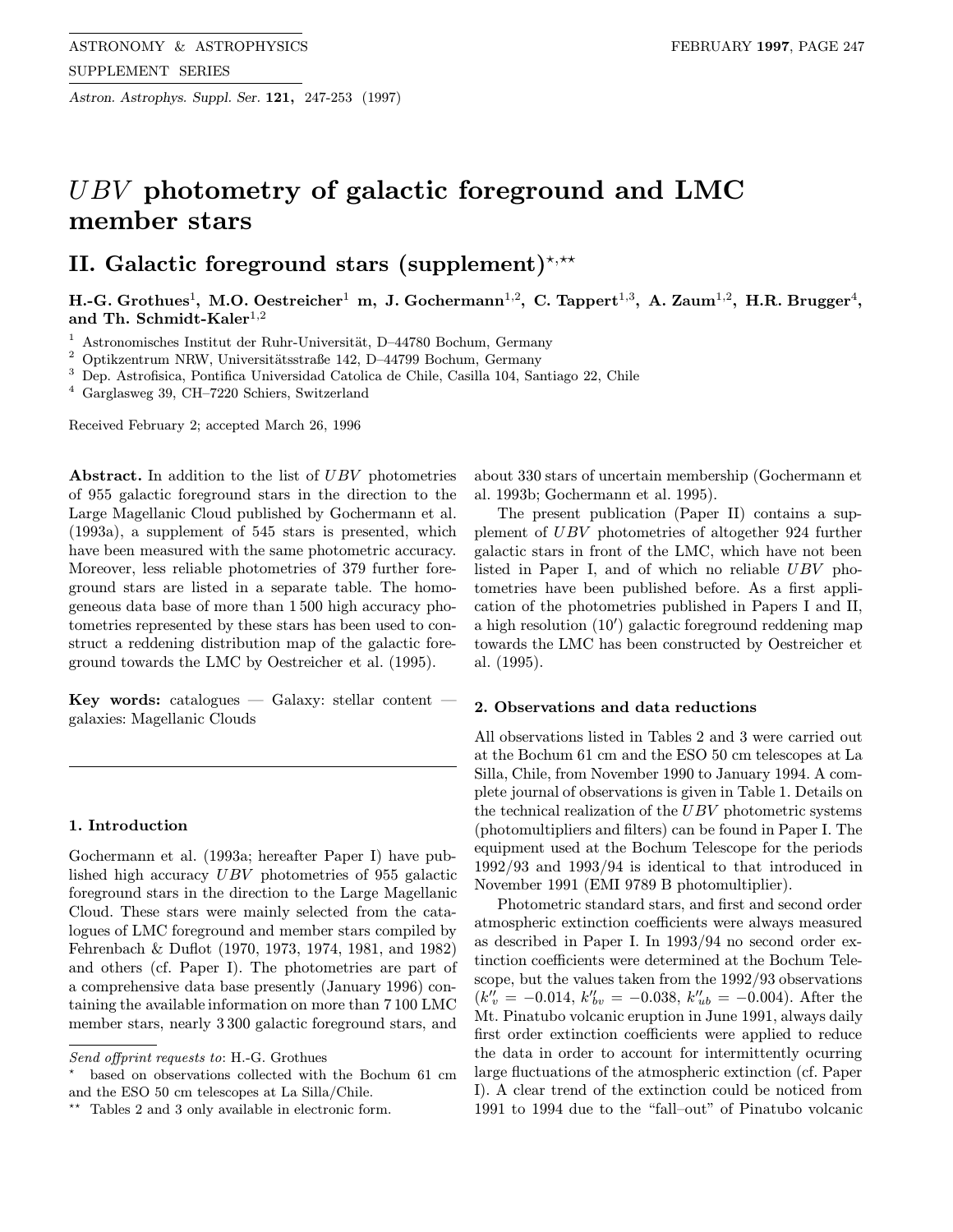Table 1. Journal of Observations (Photometric systems:  $J =$  Johnson,  $C =$  Cousins)

| Date                  | Telescope         | System | Observer    |
|-----------------------|-------------------|--------|-------------|
| 26.11.90-02.12.90     | Bochum 61         | J.     | Gochermann  |
| $03.12.90 - 18.12.90$ | Bochum 61         | .T     | Grothues    |
| 04.12.90-19.12.90     | ESO <sub>50</sub> | C      | Gochermann  |
| 09.11.91-04.12.91     | Bochum 61         | J.     | Grothues    |
| 19.11.91-04.12.91     | ESO <sub>50</sub> | J.     | Gochermann  |
| 05.12.91-07.01.92     | Bochum 61         | .T     | Oestreicher |
| 08.01.92-11.02.92     | Bochum 61         | J.     | Berghöfer   |
| 14.11.92-12.12.92     | Bochum 61         | J.     | Tappert     |
| 13.12.92–20.01.93     | Bochum 61         | J.     | Oestreicher |
| 16.11.93–13.12.93     | Bochum 61         | .T     | Zaum        |
| 14.12.93–18.01.94     | Bochum 61         | J      | Brugger     |

dust from the atmosphere, with the average first order extinction coefficients,  $k'_v$ , decreasing from  $0.21 \pm 0.02$  in 1991/92, over  $0.19\pm0.03$  in 1992/93, to finally  $0.15\pm0.03$ in 1993/94. The last value is still larger than the average coefficient of  $k_v' = 0.130 \pm 0.014$  found in 1990, before the eruption (Paper I; Grothues & Gochermann 1992).

Transformations of the photometries to the Johnson and Cousins UBV systems, averaging of all measurements of each star from different nights, and the determination of errors and qualities, were also performed exactly in the way described in Paper I.

#### 3. Results

#### 3.1. Photometric results and accuracies

The results of the photometries are arranged in two tables. Table 2 contains a supplement of UBV photometries of 545 galactic foreground stars in front of the LMC, which have been measured with the same accuracy as the data presented in Table 7 of Paper I. The criterion for the selection to this list demands at least two independent measurements of a star in different photometric nights, and a photometric accuracy corresponding to quality 2 for V and  $B - V$  as defined by Nicolet (1978), i.e. errors smaller than  $0<sup>m</sup>06$ .

In a second table (Table 3), all photometries of foreground stars are collected for which only one measurement exists, or the qualities for V or  $B - V$  are  $1 (\sigma \ge 0.006)$ . Despite their "bad photometries" (most of the stars were measured only once, but have small photometric errors), these 379 stars are published here, because no further photometric observations are planned. Two more stars (one in Table 2 and one in Table 3) turned out to be identical with stars already published in Paper I. Nevertheless, their additional photometries have been published here (cf. the remarks to the tables).



Fig. 1. a) Histogram of 1604 LMC foreground stars with high quality UBV photometries taken from Papers I and II, and the literature (see text). Plotted are absolute numbers,  $A<sub>m</sub>$ , per magnitude interval,  $\Delta V = 0^{\text{m}}25$ . b) Cumulative star numbers,  $log N(m)$ , as a function of V with the cut–off magnitude,  $V_{\text{cut}}$ , and the slopes indicated (see text). The class interval is again  $\Delta V = 0^{\rm m}25$ 

Contrary to Paper I, where the stars were ordered by FD–numbers (catalogues of Fehrenbach & Duflot 1970, 1973, and 1982), Tables 2 and 3 list the entries according to their HD/HDE numbers. Stars which do not appear in the HD/HDE catalogues, are given the designation of the catalogues they were taken from. These designations are listed subsequent to the HD/HDE entries in numerical and alphabetical order (Col. 2). Also included in both tables are those foreground stars which have been measured erroneously instead of others that should have been observed. These stars are listed under the designation of the catalogued star nearby and marked by an ending " $F$ " (= false), e.g. "HDE 268841F" if HDE 268841 should have been measured. All 35 erroneous stars are identified in Fig. 3 on finding charts reproduced from the Southern Digitized Sky Survey (ESO–SERC).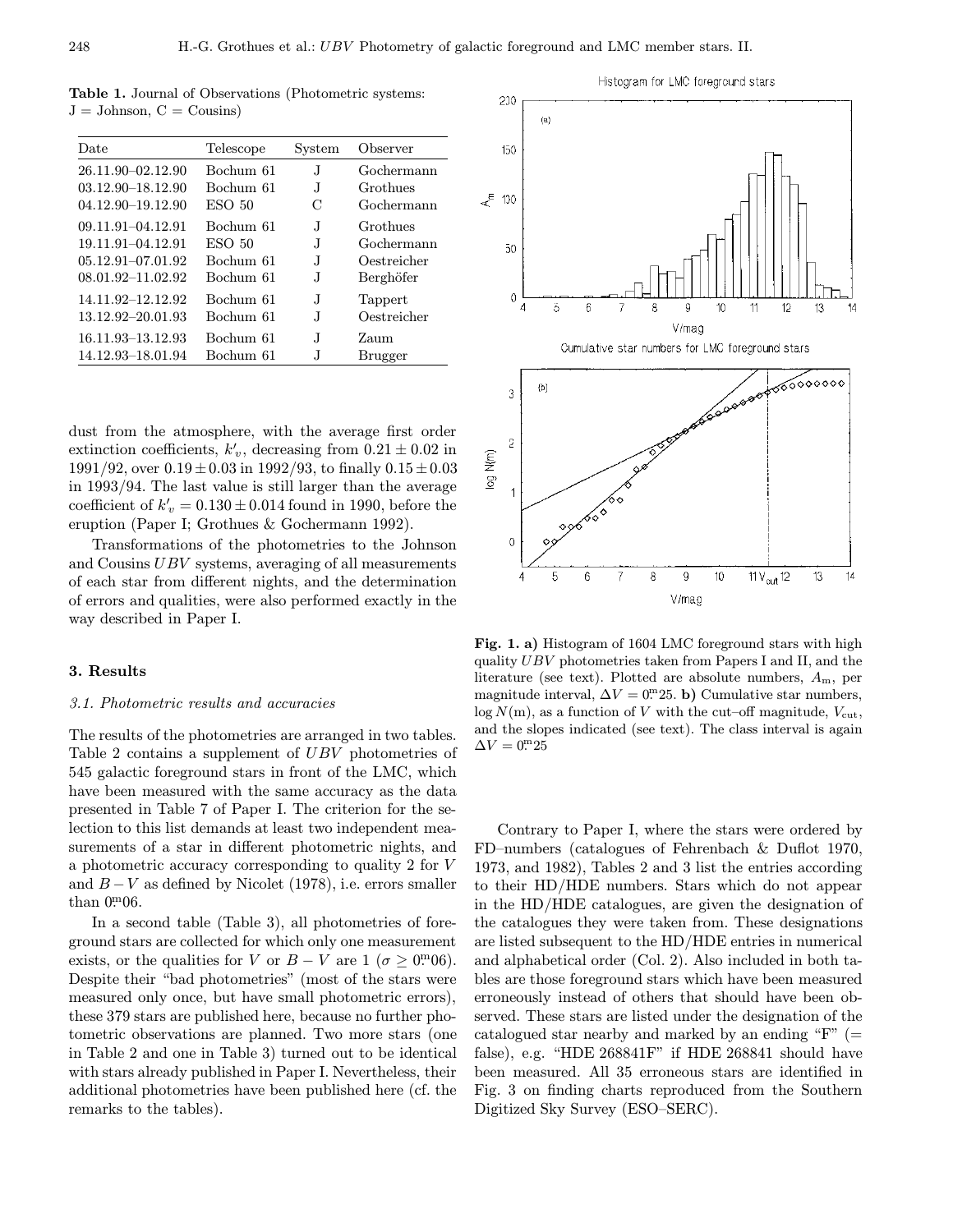Following, is a description of the columns of Tables 2 and 3:

### Column 1: HD/HDE number

Column 2: other identifiers given in catalogues of LMC foreground and member stars, as well as in the Harvard Variable list:  $A =$  Ardeberg (1972);  $B =$ Brunet (1975);  $FD = Fehrenbach \& Duflot (1970, 1973, 1973)$ and  $1982$ ;  $G =$  foreground stars erroneously identified as LMC members by Fehrenbach & Duflot (1970); GSC  $=$  HST Guide Star Catalogue;  $HV =$  Harvard Variable, Leavitt (1908); LH = Lucke & Hodge (1970), Lucke  $(1972)$ ; NS = Sanduleak  $(1969)$ ; RM = Rebeirot et al. (1983);  $RV =$  Feast et al. (1960);  $S =$  Fehrenbach & Duflot (1970);  $SP =$  Sanduleak & Philip (1977);  $STO = Stock$  et al. (1976);  $TRM = Reid$  et al.  $(1990)$ ; WOH = Westerlund et al.  $(1981)$ ; WOHg = Westerlund et al. (1981), LMC giants Column 3: number of measurements Columns 4-9: V,  $B - V$ ,  $U - B$ , and mean errors

Columns 10-12: qualities refering to V,  $B - V$ , and  $U - B$  respectively as defined by Nicolet (1978)

Column 13: an asterisk (∗) indicates a remark at the end of the table, while a number refers to a finding chart number in Fig. 3.

All stars in Tables 2 and 3 which are listed (erroneously) as LMC members in the various catalogues (e.g. Sanduleak 1969; Stock et al. 1976; Westerlund et al. 1981) have been identified as foreground stars by means of their radial velocities, spectral classifications, their photometries in the present publication, and other references from the literature.

#### 3.2. Statistics and color–color diagram

The histogram in Fig. 1a plots the star numbers,  $A_m$ , as a function of V magnitudes for all stars with reliable photometries (as defined in Sect. 3.1), i.e. all stars from Paper I (Table 7) and Paper II (Table 2), together with 104 stars of equivalent qualities from the literature. The cut–off of the exponential increase in the star numbers,  $A_{\rm m}$  (Fig. 1a), and the linear slope of the cumulative star numbers,  $\log N(m)$  (Fig. 1b), as a function of V, at  $V_{\text{cut}} = 11 \cdot 5 \pm 0 \cdot 2$  suggest that the sample can be taken as a statistically representative subsample of LMC galactic foreground stars for  $V \leq V_{\text{cut}}$  (cf. Paper I). In their different catalogues, Fehrenbach & Duflot selected the foreground stars by means of objective–prism radial– velocities, leaving out all those objects that showed overlapping spectra, especially in the crowded LMC bar. This makes the sample of photometries presented in Fig. 1 a magnitude limited subsample of all LMC galactic foreground stars. However, Fehrenbach & Duflot do not give any statements on the completeness of their selections. A detailed analysis carried out by Oestreicher & Schmidt– Kaler (1995) suggests that the limit of completeness for the G to M type stars which comprise the majority of the





Fig. 2. Color–color diagram for the same stars as Fig. 1. The ZAMS and the respective line for the giants taken from Schmidt–Kaler () are plotted for comparison

objects listed in Papers I and II is indeed given by an apparent  $V$  magnitude of about 11<sup>m</sup>5. For the fewer B to F type stars, the limit is even shifted to fainter magnitudes of  $12^{m}5$  to  $13^{m}5$ .

The cumulative star numbers, for the representative sample ( $V \leq 11<sup>m</sup>5$ ) display a slope of (0.49 ± 0.02)  $\text{mag}^{-1}$ as a function of V which is compatible with the average all–sky value of 0.40 at  $b = 30^{\circ}$  (cf. Paper I). There is, however, a significant difference between the slopes for  $4^{\text{m}}75 \leq V \leq 8^{\text{m}}5$  with  $\sim 0.57 \text{ mag}^{-1}$  and  $8^{\text{m}}5 \leq V \leq$ 11<sup>m</sup>5 with  $\sim$  0.32 mag<sup>-1</sup> which cannot be explained by an incomplete selection of stars, nor it is caused by the influence of interstellar extinction (dark clouds), as the galactic foreground reddening in the field is generally low  $(E_{B-V} < 0.0015;$  see below). Rather, the change of the slope points to different stellar populations in the galactic foreground (cf. Oestreicher & Schmidt–Kaler 1995).

Figure 2 presents a color–color diagram for the same 1604 stars as plotted in Fig. 1. Most of the stars belong to the main sequence and show only small to moderate reddenings. A detailed investigation by Oestreicher et al. (1995) gives  $E_{B-V} = 0^{m}00$  to  $0^{m}15$ , and an average of  $\widetilde{E}_{B-V} = 0^{\text{m}} 06 \pm 0^{\text{m}} 02$ . Furthermore, a substantial number of K–type giants (luminosity class III) populate the lower right part of the diagram (cf. Paper I).

Acknowledgements. We gratefully acknowledge the Deutsche Forschungsgemeinschaft (DFG) for supporting the project under grants nos. Schm 160/39–1 and 2.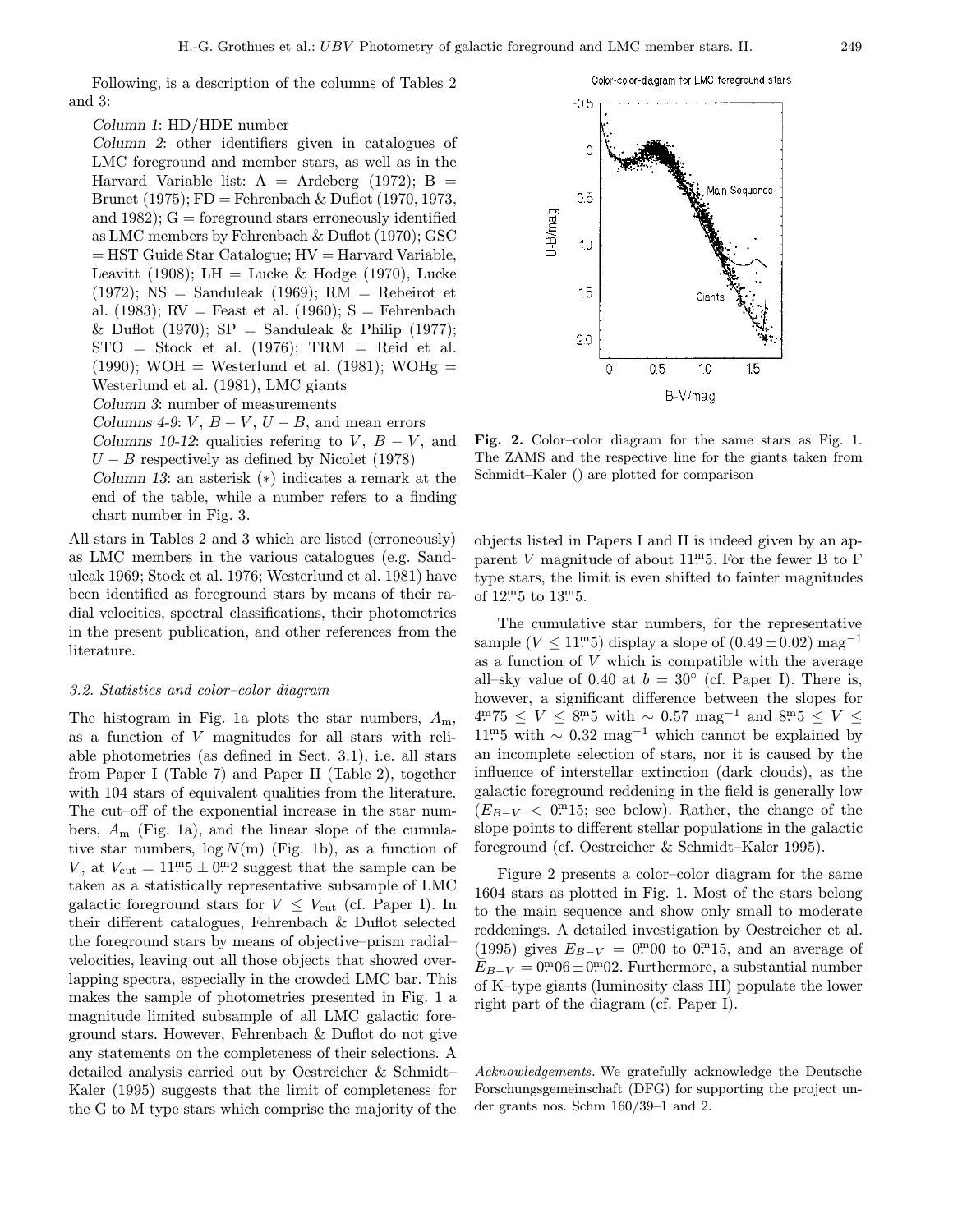#### References

- Ardeberg A., Brunet J.P., Maurice E., Prévot L., 1972, A&AS 6, 249
- Brunet J.P., Imbert M., Martin N., Mianes P., Prevot L., Rebeirot E., Rousseau J., 1975, A&AS 21, 109
- Feast M.W., Thackeray A.D., Wesselink A.J., 1960, MNRAS 124, 337
- Feast M.W., Catchpole R.M., Carter B.S., Roberts G., 1980, MNRAS 193, 377
- Fehrenbach Ch., Duflot M., 1970, A&ASS 1, 1
- Fehrenbach Ch., Duflot M., 1973, A&AS 10, 231
- Fehrenbach Ch., Duflot M., 1974, A&AS 13, 173
- Fehrenbach Ch., Duflot M., 1981, A&AS 46, 13
- Fehrenbach Ch., Duflot M., 1982, A&AS 48, 409
- Gochermann J., Grothues H.-G., Oestreicher M.O., Berghöfer Th., Schmidt-Kaler Th., 1993a, A&AS 99, 591 (Paper I)
- Gochermann J., Oestreicher M.O., Schmidt-Kaler Th., 1993b, in: New Aspects of Magellanic Cloud Research, Baschek B., Klare G., Lequeux J. (eds.) Lect. Notes Phys., p. 98
- Gochermann J., Grothues H.-G., Oestreicher M.O., Schmidt-Kaler Th., 1995, AG Abst. Ser. 11, 209
- Grothues H.-G., Gochermann J., 1992, The Messenger 68, 43
- Hodge P.W., Wright F.W., 1967, The Large Magellanic Cloud, Smithsonian Publication 4699. Smithsonian Press, Washington, D.C.
- Houk N., Cowley A.P., 1975, University of Michigan Catalogue of Two Dimensional Spectral Types for the HD Stars, Vol. 1, Dept. of Astronomy, University of Michigan, Ann Arbor
- Leavitt H.S., 1908, Harvard Ann. 60, 87
- Lucke P.B., 1972, Ph.D. Thesis, University of Washington
- Lucke P.B., Hodge P.W., 1970, AJ 75, 171
- Nicolet B., 1978, A&AS 34, 1
- Oestreicher M.O., Schmidt-Kaler Th., 1995, A&A 294, 57
- Oestreicher M.O., Gochermann J., Schmidt-Kaler Th., 1995, A&AS 112, 495
- Périé J., Prévot L., Rousseau M., Peyrin Y., Robin A., 1991, A&AS, 90, 1
- Rebeirot E., Martin N., Mianes P., Prévot L., Robin A., Rousseau J., Peyrin Y., 1983, A&AS 51, 277
- Reid N., Tinney C., Mould J., 1990, ApJ 348, 98
- Sanduleak N., 1969, CTIO Contributions, No. 89
- Sanduleak N., Philip A.G.D., 1977, Publ. of the Warner and Swasey Obs. 5, No. 2
- Schmidt-Kaler Th., 1982, in: Landolt-Börnstein, New Series, Hellwege K.H. (ed.), Vol. VI/2b. Springer, Berlin, Heidelberg, New York, p. 1
- Stock J., Osborn W., Ibañez M., 1976, A&AS 24, 35
- Westerlund B.E., Olander N., Hedin B., 1981, A&AS 43, 267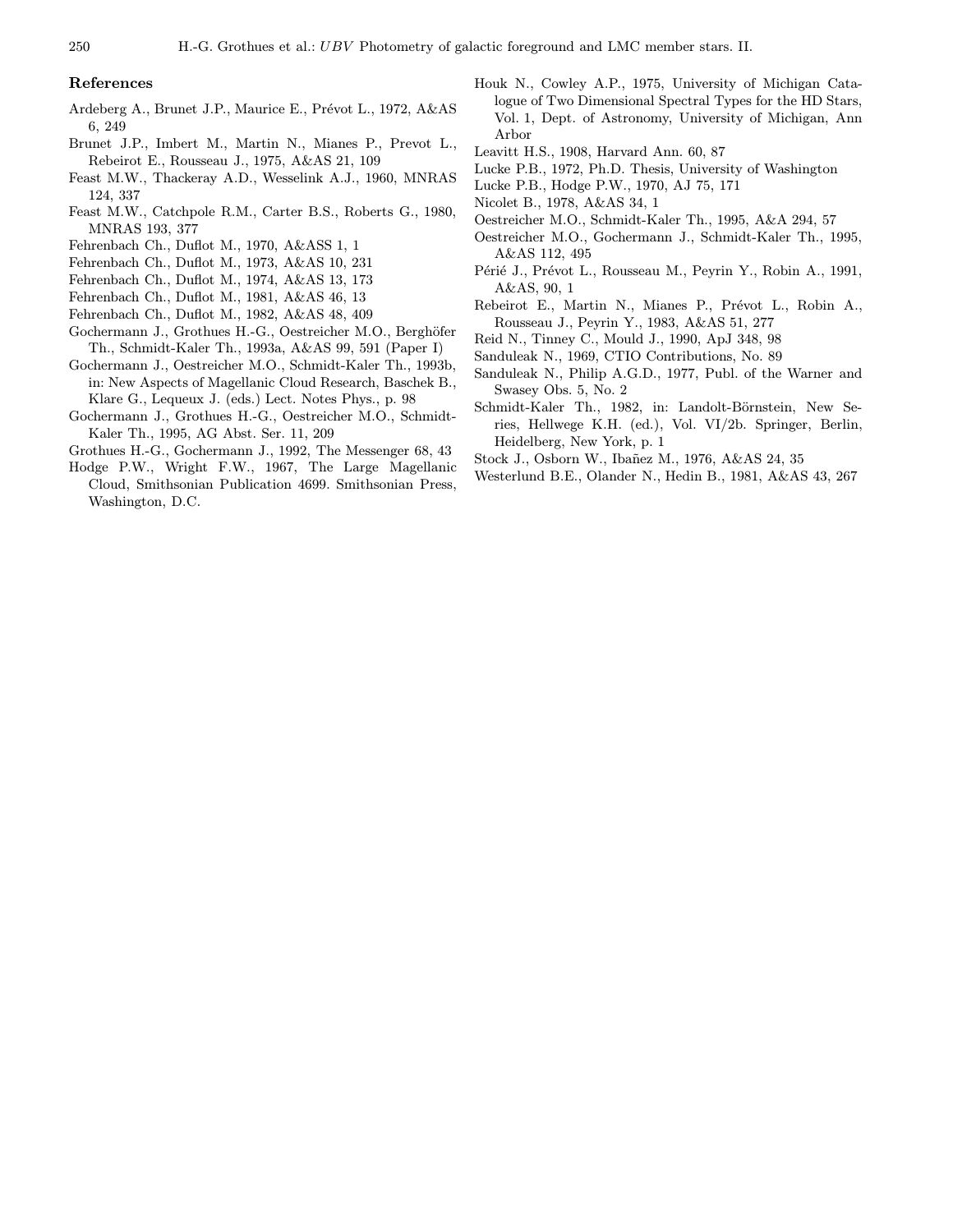

Fig. 3. Identification charts for all stars marked by a number in column "Remarks" in Tables 2 and 3. These numbers are given in brackets below each chart. All charts are reproduced as a gnomonic projection from the Digitized Sky Survey (ESO-SERC) with an effective passband between 400 and 550 nm. The field of view is a  $8.'8 \times 8.'8$  square at a resolution of about 2''. North is always up, East to the left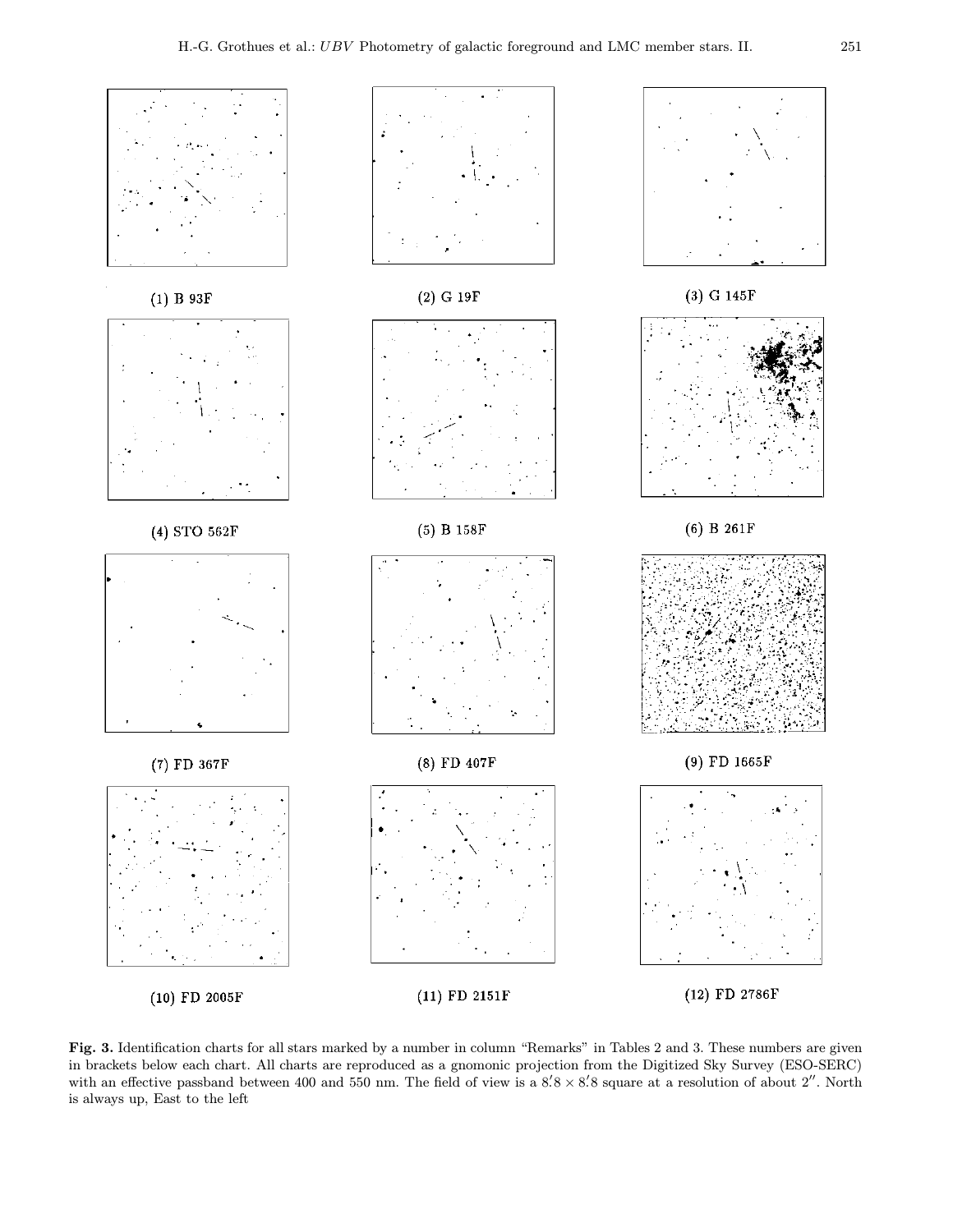

Fig. 3. continued